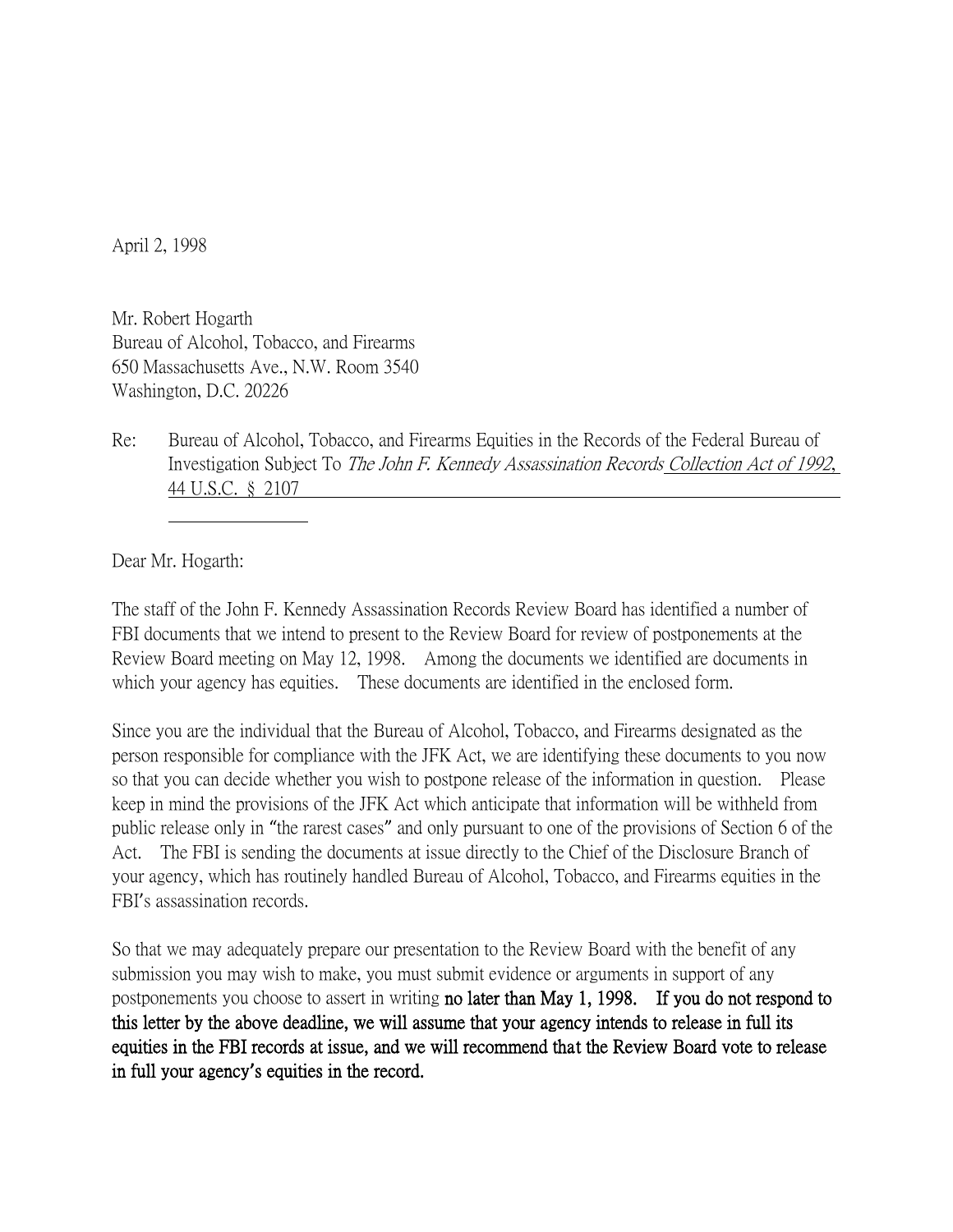Mr. Robert Hogarth April 2, 1998 Page 2

In many of the FBI documents with third agency equities, we believe that the third agencies could, consistent with their current guidelines for JFK assassination-related information, consent to full release of the information at issue.

If you have any questions regarding the documents identified on the enclosed forms, please call Carol Keeley or Debbie Beatty of the JFK Task Force at the FBI at (202) 324-0571 or Laura Denk or Kevin Tiernan of the Review Board staff at (202) 724-0088. Thank you, in advance, for your cooperation.

Sincerely,

T. Jeremy Gunn Executive Director

Enclosure

cc: Chief Disclosure Branch Bureau of Alcohol, Tobacco, and Firearms 650 Massachusetts Ave., N.W. Room 8290 Washington, D.C. 20226